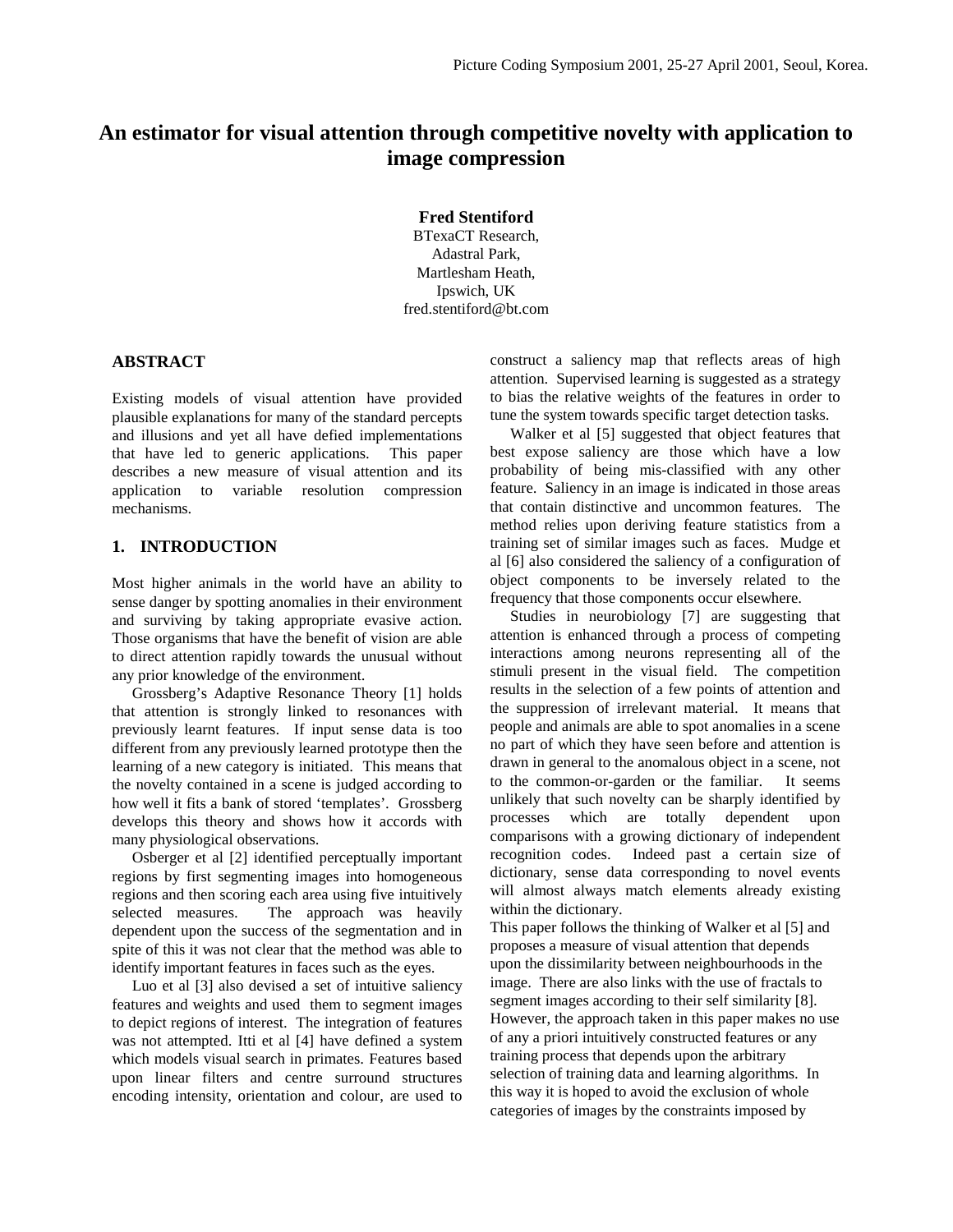specific rules of analysis or the use of preordained templates. An ideal visual attention system has to cope with anomalies and backgrounds that have never been seen before.

# **2. INFORMATION ATTENTION FRAMEWORK**

Let a set of measurements **a** correspond to a location **x** in bounded n-space  $(x_1, x_2, x_3, \ldots, x_n)$  where

 $\mathbf{x} = (x_1, x_2, x_3, ..., x_n)$  and  $\mathbf{a} = (a_1, a_2, a_3, ..., a_p)$ Define a function **F** such that  $\mathbf{a} = \mathbf{F}(\mathbf{x})$  wherever  $\mathbf{a}$ exists. It is important to note that no assumptions are made about the nature of **F** eg continuity. It is assumed that **x** exists if **a** exists.

Consider a neighbourhood N of **x** where

$$
\{x'\in\,N\;{\rm iff}\;\;|x_i-x_i'|<\epsilon_i\;\forall\;i\}
$$

Select a set of m random points  $S_x$  in N where

 $S_{\mathbf{x}} = {\mathbf{x}'_1, \mathbf{x}'_2, \mathbf{x}'_3, ..., \mathbf{x}'_m}$  and  $\mathbf{F}(\mathbf{x}'_i)$  is defined. Select another location **y** for which **F** is defined. Define the set  $S_y = \{y'_1, y'_2, y'_3, ..., y'_m\}$  where

 $\mathbf{x} \cdot \mathbf{x}'_i = \mathbf{y} \cdot \mathbf{y}'_i$  and  $\mathbf{F}(\mathbf{y}'_i)$  exists.

The neighbourhood of **x** is said to match that of **y** if

 $|F_j(\mathbf{x}) - F_j(\mathbf{y})| < \delta_j$  and  $|F_j(\mathbf{x}_i') - F_j(\mathbf{y}_i')| < \delta_j \ \forall i, j$ .

In general  $\delta_i$  is not a constant and will be dependent upon the measurements under comparison ie.

 $\delta_i = f_i(\mathbf{F}(\mathbf{x}), \mathbf{F}(\mathbf{y}))$ 

A location **x** will be worthy of attention if a sequence of t neighbourhoods matches a small number of other neighbourhoods in the space.

$$
1101001\frac{0}{0}\frac{0}{0}\frac{0}{1}10100110011001\frac{1}{0}\frac{0}{1}\frac{0}{1}\frac{1}{1}\frac{01}{1}\frac{0}{1}
$$
  
Figure 1 Neighbourhood at x mismatching at y.

For example, in the case of a one-dimensional sequence of binary digits, m bits are selected in the neighbourhood of a bit x [Figure 1]. Each of the bits possesses a single value of 1 or 0, so  $F(x') = a = 1$  or 0. The neighbourhood of a second bit y elsewhere in the stream matches the first if the parity of all the  $m + 1$ corresponding bits are equal ( $\delta_i = 0$ ). It would be expected that high mismatching scores would be obtained for all x if the binary sequence was random [9]. Bits located within repetitive sequences (eg 110011001100) would obtain low attention estimates, but any occasional irregularities would be highlighted.

In the visual case of a two-dimensional still image, m pixels **x**' are selected in the neighbourhood of a pixel **x** [Figure 2]. Each of the pixels might possess three colour intensities, so  $\mathbf{F}(\mathbf{x}') = \mathbf{a} = (r, g, b)$ .



Figure 2 Neighbourhood at **x** mismatching at **y**.

The neighbourhood of a second pixel **y** matches the first if the colour intensities of all  $m + 1$  corresponding pixels have values within δ of each other. Pixels **x** that achieve high mismatching scores over a range of t neighbouring pixel sets  $S_x$  and pixels **y** are assigned a high estimate of visual attention. This means that pixels possessing novel colour values that do not occur elsewhere in the image will be assigned high visual attention estimates. It also means that neighbourhoods that span different coloured regions (eg edges) are naturally given high scores if those colour adjacencies only occur rarely in the scene.

#### **3. IMPLEMENTATION**

The visual attention estimator has been implemented as a set of tools that process images and sets of images and produce corresponding arrays of attention scores and compressed versions of the image. The scores are thresholded and those above the threshold are displayed using a continuous spectrum of false colours with the maximum scores being marked with a distinctive colour.

The estimator is based upon the principle of detecting and measuring differences between neighbourhoods in the image. Such differences are recorded and the scores incremented when pixel configurations are selected that do not match identical positional arrangements in other randomly selected neighbourhoods in the image. The gain of the scoring mechanism is increased significantly by retaining the pixel configuration  $S_x$  if a mismatch is detected, and reusing  $S_x$  for comparison with the next of the t neighbourhoods. If however,  $S_x$  subsequently matches another neighbourhood, the score is not incremented,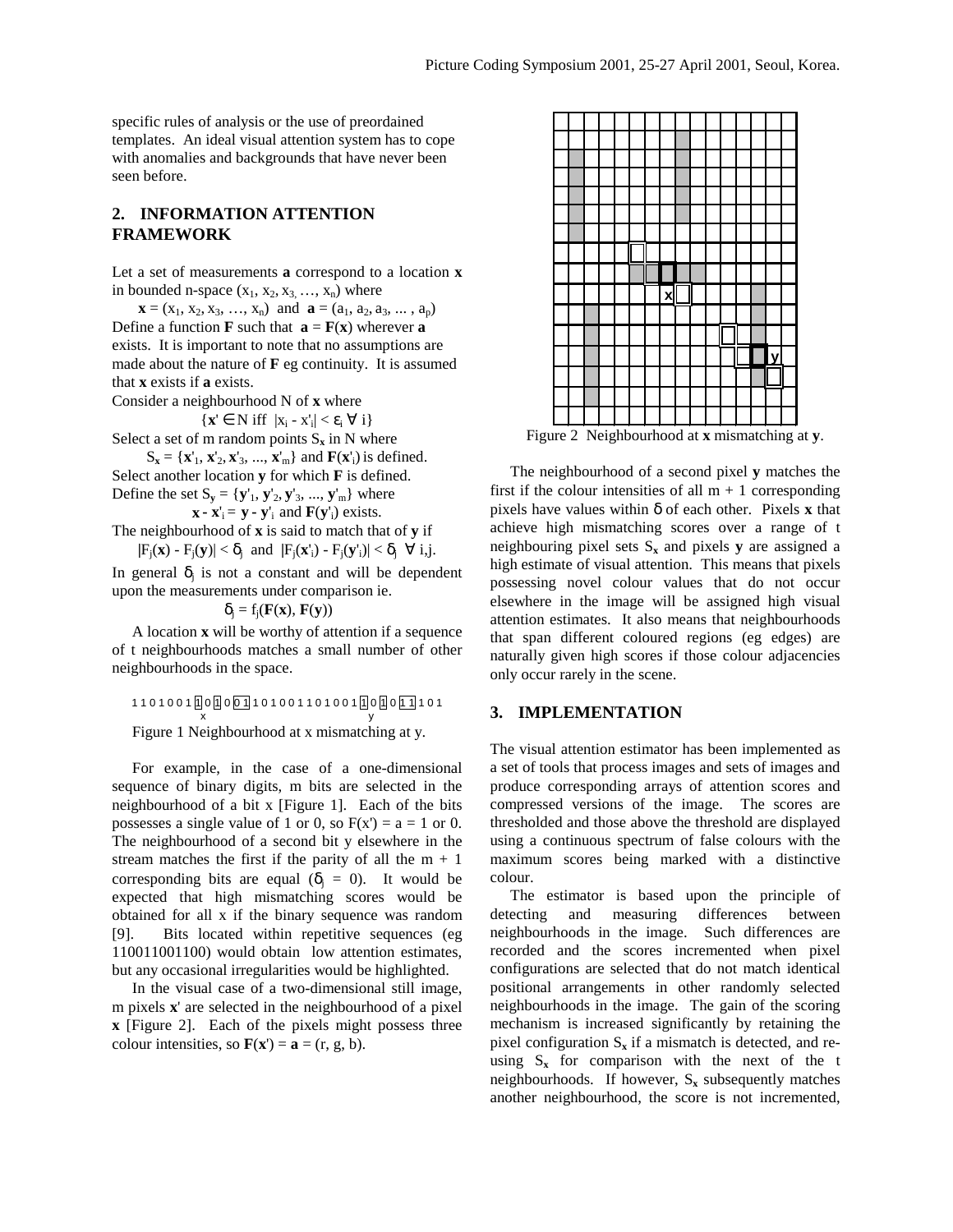and an entirely new configuration  $S_x$  is generated ready for the next comparison. In this way competing configurations are selected against if they contain little novelty and turn out to represent structure that is common throughout the image. Indeed it is likely that if a mismatching pixel configuration is generated, it will mismatch again elsewhere in the image, and this feature in the form of  $S_x$  once found, will accelerate the rise of the visual attention score provided that the sequence is not subsequently interrupted by a match.

The size of neighbourhoods is specified by the maximum distance components  $\varepsilon_i$  to the pixel being scored. The neighbourhood is compared with the neighbourhoods of t other randomly selected pixels in the image that are more than a distance epsilon from the boundary. Typically  $\varepsilon_i = 3$  and  $t = 100$ , with  $m = 3$ neighbouring pixels selected for comparison. Larger values of m and the  $\varepsilon$ <sub>i</sub> are selected according to the scale of the patterns being analysed. Increasing the value of t improves the level of confidence of the detail in the attention estimate display.

Pixels are matched if their colour values are separated by less than a certain threshold in the chosen colour space [10]. The results reported here have been derived using a modified form of the HSV colour space, and further work is necessary using spaces that provide colour difference formulae that more closely match the performance of the human visual system in visual attention tasks.

Computational demand increases linearly with t and the area of the image. An image of size 640 x 480 with  $t = 100$  and m = 3 takes about 40 seconds on a 330MHz Pentium. It is not felt that processing time is a major drawback because the visual attention score for each pixel is not dependent on the scores of others and the algorithm is therefore capable of parallel implementation.

Processing time is considerably reduced at the risk of missing small details by means of a focusing strategy. Pixels are sampled for scoring according as they lie on a relatively sparse grid placed on the image under analysis. Any pixels obtaining a score greater than a certain threshold trigger the scoring of all pixels in that neighbourhood of the grid. This has the effect of attributing most processing power to areas of high visual attention whilst ignoring expanses of background material (eg expanses of sky).

# **4. RESULTS**

A number of images have been processed that illustrate the performance of the algorithm. The examples in this section are presented as an original image together with a false colour representation of the visual attention estimates. The results on some standard illusions [Figure 3a, 3b] bear some similarity with human visual perception.

In the following examples the visual attention map has been used to derive a variable resolution version of JPEG coding to yield significant compressions beyond the original, and without affecting the perceptual quality of the image. The technique identifies the most striking aspects of images whether it be a boat on the sea or the shape of a mountain [4a, 4b]. In the case of a flower it is the central portion that attracts the greatest attention [5a, 5b], although the outline of the petals is also important. Providing textual material does not predominate in an image, the pixels making up the characters are highlighted by the attention mechanism [6a, 6b]. The visual structures associated with printed text do not occur in nature and so mismatching neighbourhoods are relatively easily found in such images. The compressed versions of figures 4 and 5 are shown in Figures 7 and 8.

# **5. DISCUSSION**

The results described in this paper lend support to the conjecture that visual attention is to a certain extent dependent upon the disparities between neighbourhoods in the image. Eye-tracking experiments are planned to test and refine this hypothesis using results generated by the algorithm.

Although it cannot be proved, it is believed that the performance of the approach across a diverse set of visual content is due to the insistence that no *a priori* guidance is introduced into the estimation mechanism. Any form of heuristic filtering, quantisation, or normalisation will certainly enhance the performance on specific categories of input data, but it will also limit performance on potentially large volumes of unseen input data space [11]. However, if it is known for sure that attention must only be directed at objects possessing a certain colouring, for example that of human skin, then it would be reasonable to modify the colour space model to reflect this and encourage matching to take place between all colours except those possessing a hue close to that of skin.

#### **6. CONCLUSIONS**

A new technique for estimating visual attention has been proposed. Results indicate some similarity with the behaviour of the human visual system, although eyetracking experiments need to be carried out over a range of images to test the validity of the model and to establish more clearly the part played by the higher level mental processes of the observer.